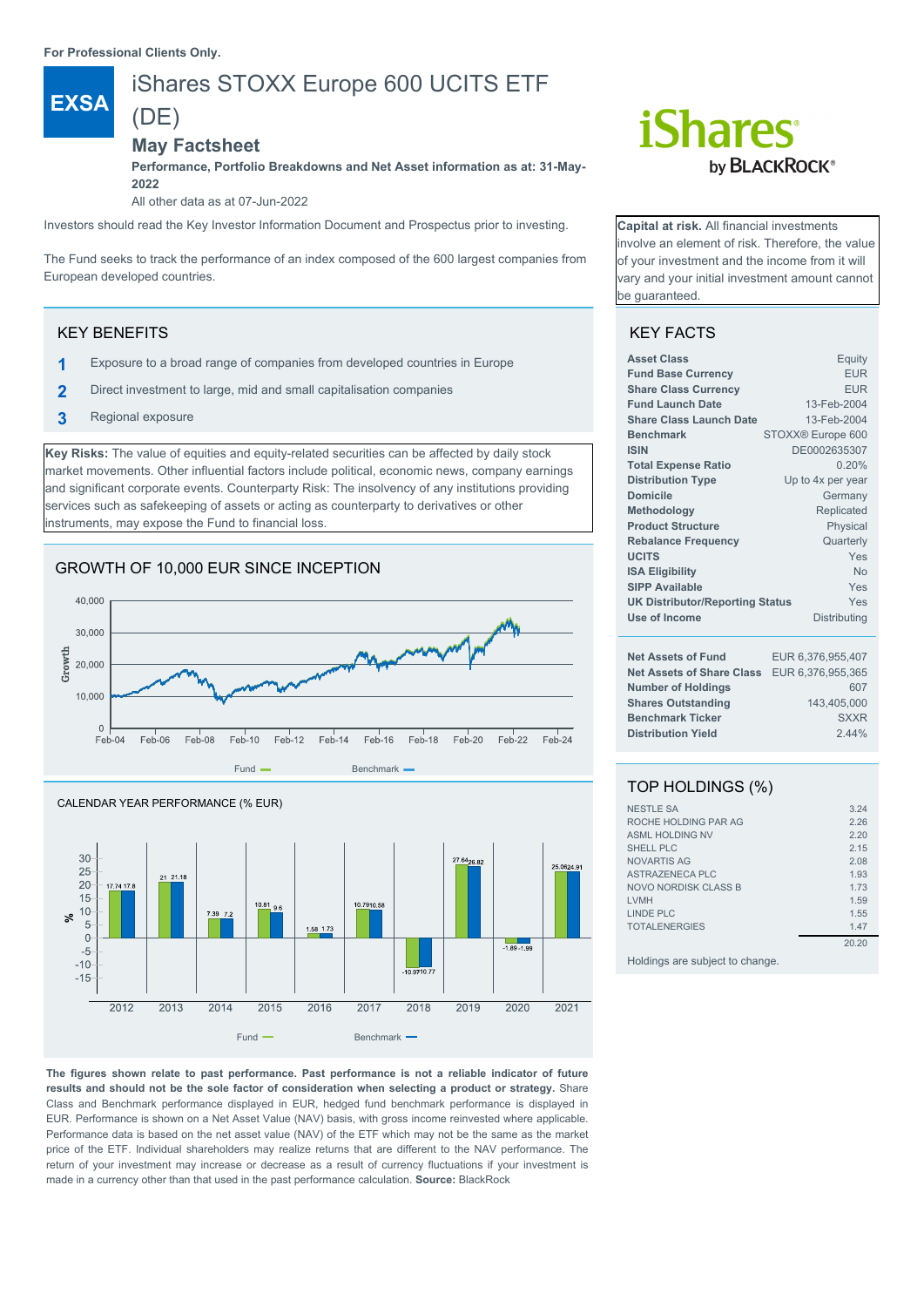## SECTOR BREAKDOWN (%)

|                               | Fund  |
|-------------------------------|-------|
| <b>Financials</b>             | 15.90 |
| <b>Health Care</b>            | 14.94 |
| Industrials                   | 14.46 |
| <b>Consumer Staples</b>       | 11.95 |
| <b>Consumer Discretionary</b> | 9.53  |
| <b>Materials</b>              | 9.15  |
| Information Technology        | 7.21  |
| Energy                        | 6.19  |
| <b>Utilities</b>              | 4.31  |
| Communication                 | 3.94  |
| <b>Real Estate</b>            | 1.74  |
| Other                         | 0.67  |
|                               |       |

| PORTFOLIO CHARACTERISTICS            |                    |
|--------------------------------------|--------------------|
| <b>Price to Earnings (TTM) Ratio</b> | 13.77 <sub>x</sub> |
| <b>Price to Book Ratio</b>           | 1.92x              |

#### DEALING INFORMATION

| <b>Exchange</b>         | Xetra                                                                          |
|-------------------------|--------------------------------------------------------------------------------|
| <b>Ticker</b>           | <b>EXSA</b>                                                                    |
| <b>Bloomberg Ticker</b> | <b>SXXPIEX GY</b>                                                              |
| <b>RIC</b>              | STOXXIEX.DE                                                                    |
| <b>SEDOL</b>            | B00D611                                                                        |
| <b>Trading Currency</b> | <b>EUR</b>                                                                     |
|                         | This product is also listed on: Bolsa Mexicana De Valores, Borsa Italiana, SIX |
| Swiss Exchange          |                                                                                |

#### **GLOSSARY**

**Total Expense Ratio (TER):** A measure of the total costs associated with managing and operating a fund. The TER consists primarily of the management fee plus other expenses such as trustee, custody, or operating expenses. It is expressed as a percentage of the fund's total net asset value. **Distribution yield:** The distribution yield represents the ratio of distributed income over the last 12 months to the fund's current Net Asset Value.

# **Want to learn more?**  $\left(\frac{1}{2}\right)$  +44 845 357 7000  $\left[\frac{1}{2}\right]$  info@ishares.co.uk  $\left[\frac{1}{2}\right]$  [www.ishares.co.uk](http://www.ishares.co.uk)

performance.

the counterparty defaults on the "promise" or contract.

**Product Structure:** Indicates whether the fund buys the actual underlying securities in the index (i.e. Physical) or whether the fund gains exposure to those securities by buying derivatives, such as swaps (known as 'Synthetic'). Swaps are a form of contract that promises to provide the return of the security to the fund, but the fund does not hold the actual security. This can introduce a risk that

**Methodology:** Indicates whether the product is holding all index securities in the same weight as the index (replicating) or whether an optimised subset of index securities is used (optimised/sampled) in order to efficiently track index

### **IMPORTANT INFORMATION:**

BlackRock Advisors (UK) Limited, which is authorised and regulated by the Financial Conduct Authority ('FCA'), having its registered office at 12 Throgmorton Avenue, London, EC2N 2DL, England, Tel +44 (0)20 7743 3000, has issued this document for access by Professional Clients only and no other person should rely upon the information contained within it. For your protection, calls are usually recorded. The German domiciled funds are "undertakings for collective investment in transferable securities" in conformity with the directives within the meaning of the German Law on the investments. These funds are managed by BlackRock Asset Management Deutschland AG which is authorised and regulated by the Bundesanstalt für Finanzdienstleistungsaufsicht.

BlackRock has not considered the suitability of this investment against your individual needs and risk tolerance. The data displayed provides summary information, investment should be made on the basis of the relevant Prospectus which is available from the manager.

In the UK, this document is directed only at persons who are either (i) persons who have professional experience in matters relating to investments who fall within Article 19 (1) of the Financial Services and Markets Act 2000 (Financial Promotion) Order 2005 ("FPO"), (ii) persons who are certified high net worth individuals and fall within Article 48 of the FPO or self certified high net worth individuals falling within Art 48(A) of the FPO; or (iii) high net worth companies, unincorporated associations etc which fall within Article 49 of the FPO or (iv) persons to whom it may otherwise lawfully be communicated. All persons who fall within the above categories are deemed 'relevant' persons'. Any person who is not a relevant person should not act or rely on this document or any of its contents. Any decision to invest must be based solely on the information contained in the Prospectus or Key Investor Information Document and the latest half-yearly report and unaudited accounts and/or annual report and audited accounts. Investors should read the fund specific risks in the Key Investor Information Document and the Prospectus.

This document is not, and under no circumstances is to be construed as an advertisement or any other step in furtherance of a public offering of shares in the United States or Canada. This document is not aimed at persons who are resident in the United States, Canada or any province or territory thereof, where the companies/securities are not authorised or registered for distribution and where no prospectus has been filed with any securities commission or regulatory authority. The companies/securities may not be acquired or owned by, or acquired with the assets of, an ERISA Plan.

Investment in the products mentioned in this document may not be suitable for all investors. Past performance is not a guide to future performance and should not be the sole factor of consideration when selecting a product. The price of the investments may go up or down and the investor may not get back the amount invested. Your income is not fixed and may fluctuate. The value of investments involving exposure to foreign currencies can be affected by exchange rate movements. We remind you that the levels and bases of, and reliefs from, taxation can change.

In respect of the products mentioned this document is intended for information purposes only and does not constitute investment advice or an offer to sell or a solicitation of an offer to buy the securities described within. This document may not be distributed without authorisation from the manager.

The STOXX® Europe 600 index and the trademarks used in the index name are the intellectual property of STOXX Limited, Zurich, Switzerland and/or its licensors. The index is used under license from STOXX. The securities based on the index is in no way sponsored, endorsed, sold or promoted by STOXX and/or its licensors and neither STOXX nor its licensors shall have any liability with respect thereto.

© 2022 BlackRock, Inc. All Rights reserved. BLACKROCK, BLACKROCK SOLUTIONS, ALADDIN, iSHARES, LIFEPATH, SO WHAT DO I DO WITH MY MONEY, INVESTING FOR A NEW WORLD, and BUILT FOR THESE TIMES are registered and unregistered trademarks of BlackRock, Inc. or its subsidiaries in the United States and elsewhere. All other trademarks are those of their respective owners



### GEOGRAPHIC BREAKDOWN (%)



Geographic exposure relates principally to the domicile of the issuers of the securities held in the product, added together and then expressed as a percentage of the product's total holdings. However, in some instances it can reflect the location where the issuer of the securities carries out much of their business.